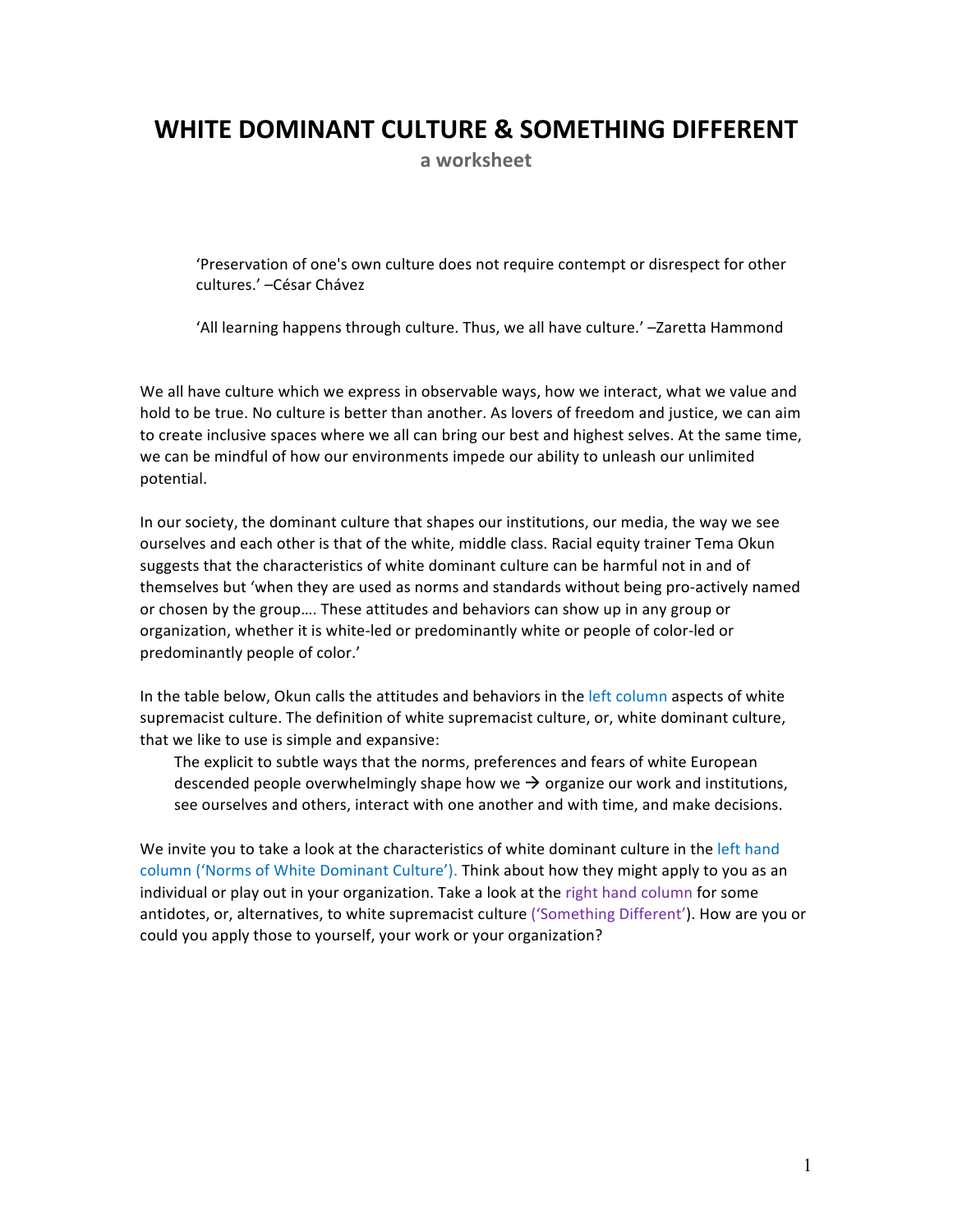## What can you personally do to make a change, or pivot, from the left column to the right column? What can your organization do?

| 'NORM' of White Dominant Culture                                                                                                                                                                                      | <b>PIVOT</b> | <b>SOMETHING DIFFERENT</b>                                                                                                                                                                                                                                                                                                                                                                                                                                                                                                                                     |
|-----------------------------------------------------------------------------------------------------------------------------------------------------------------------------------------------------------------------|--------------|----------------------------------------------------------------------------------------------------------------------------------------------------------------------------------------------------------------------------------------------------------------------------------------------------------------------------------------------------------------------------------------------------------------------------------------------------------------------------------------------------------------------------------------------------------------|
| Either/or thinking<br>Believing people are racist or not racist, good or bad.<br>Seeing incidents of inequity as isolated events.                                                                                     |              | <b>Systems and complexity thinking</b><br>Understanding context and intersectionality. Seeing<br>patterns, holding contradictory thoughts & feelings<br>simultaneously.                                                                                                                                                                                                                                                                                                                                                                                        |
| Paternalism<br>No consultation or transparency in decision making.<br>Taking over campaigns, mediating and facilitating others.                                                                                       |              | Partnership<br>Decision making is clear, affected parties are consulted.<br>Evaluations include staff at all levels. Leadership of<br>Frontline communities is respected and nurtured.                                                                                                                                                                                                                                                                                                                                                                         |
| Competition<br>Taking unearned credit for wins. Coopting local organizing<br>efforts, or the work of other staff. Treating core<br>campaign issues as more important than issues that other<br>people are working on. |              | <b>Collaboration</b><br>Taking time to build relationships based on trust. Focus<br>is on 'building a bigger pie' instead of fighting over a<br>slice. Mutual support and promotion of each other's<br>campaigns and issues.                                                                                                                                                                                                                                                                                                                                   |
| <b>Power hoarding</b><br>Ideas from less senior people are treated as a threat,<br>information and decision making is confidential. Holding<br>on to resources, scarcity mindset.                                     |              | <b>Power sharing</b><br>Ideas at all levels are valued for the positional expertise<br>they represent, ideas from others are requested and<br>space is made for them to be heard. Budgets are made<br>available for viewing, providing input on, and resources<br>are shared equitably and appropriately.                                                                                                                                                                                                                                                      |
| Comfort with predominantly white leadership<br>Defaulting to all or mostly white leadership using urgency<br>and lack of available, qualified people of color as<br>justifications for doing so.                      |              | Leadership representative of the communities most<br>affected by inequity<br>Take time to weave into the fabric of the organization a<br>critical mass of equity-oriented people of color in<br>leadership and on staff at large. Create inclusive<br>culture. With graceful awareness, acknowledge that<br>we're all unconsciously socialized to see physical<br>features that are more white European, including<br>lighter skin, as 'better'. Be mindful of how norms of the<br>white, middle class can easily permeate the main<br>organizational culture. |
| <b>Individualism &amp; Separateness</b><br>Focus is on single charismatic leaders, Working in<br>isolation, from each other and from other organizations.                                                             |              | <b>Community &amp; Collectivism</b><br>Working together, working from a movement lens.<br>Understanding that to change everything it takes<br>everyone. Understanding interdependence of all social<br>struggles. Working for all who are impacted by<br>destruction and seizing of land, air, water and climate,<br>especially those hit first and worse.                                                                                                                                                                                                     |
| Fear of open conflict<br>Right to comfort. Politeness is valued over honesty. White<br>fragility goes unchecked. Those who bring up discomfort<br>for others are scapegoated. Useful feedback not given in            |              | Direct and constructive feedback/ Growth and<br>learning<br>Peers call each other in and continuously learn from<br>each other. Managers are skilled at providing timely,                                                                                                                                                                                                                                                                                                                                                                                      |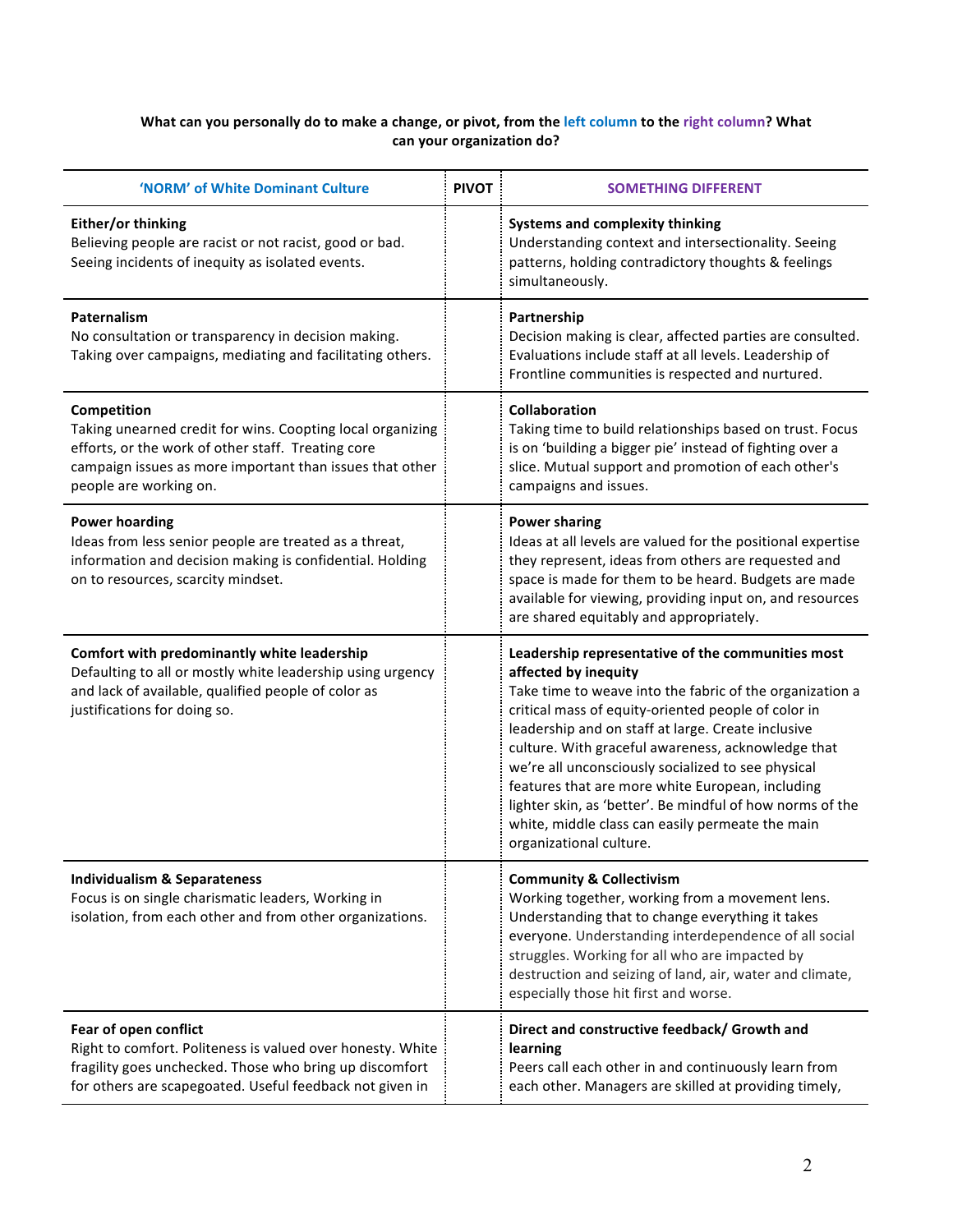| timely manner resulting in underperformance, lack of<br>growth and distorted sense of how one is doing. Smaller<br>problems left unattended become bigger ones down the<br>road.                                                                                                                                                          | supportive feedback in culturally and individually<br>responsive ways.                                                                                                                                                                                                                                                                                                                                                                                                                                                                                 |
|-------------------------------------------------------------------------------------------------------------------------------------------------------------------------------------------------------------------------------------------------------------------------------------------------------------------------------------------|--------------------------------------------------------------------------------------------------------------------------------------------------------------------------------------------------------------------------------------------------------------------------------------------------------------------------------------------------------------------------------------------------------------------------------------------------------------------------------------------------------------------------------------------------------|
| Priorities and timelines that perpetuate white<br>supremacy culture<br>Sense of urgency for funder-driven deliverables, but not<br>for community building, capacity building or equity work<br>implementation.                                                                                                                            | Priorities and timelines set for sustainability and<br>equity<br>People have space for what comes up that is important<br>to address in the moment. More realistic timeframes<br>set. Allocating time for the unexpected and based on<br>how long things actually took last time.                                                                                                                                                                                                                                                                      |
| Superiority of the nonprofit written word<br>If it's not written down, it is not valued. If it's written<br>down in any way other than "Standard American English",<br>it is seen as incorrect or less intelligent. Superiors<br>"correct", edit and change documents to reflect a<br>particular normalized language for that non-profit. | All forms of communication valued and taken<br>seriously<br>Communication is treated simply as communication,<br>stripped of "right" or "wrong", recognizing that an<br>individual's use of language involves culture, power,<br>lived experience and geography. Editing focuses solely<br>on communicating more clearly to a particular<br>audience and done with permission of the writer.<br>Appreciation for how in some communities, info<br>relayed effectively through relationship networks and<br>the spoken word, not just the written word. |
| Comprehensiveness<br>Continual research and writing that leads nowhere.<br>Creating multiple reports, groups, committees that are<br>working in isolation and don't build on each other's work.<br>Vision, values and goals that no one can remember nor<br>easily refer to in a meeting.                                                 | <b>Clarity &amp; alignment for action</b><br>Simple, memorizable and repeatable shared vision,<br>values and goals.                                                                                                                                                                                                                                                                                                                                                                                                                                    |
| <b>Transactional relationships</b><br>Detached "professional" communication, for the purpose<br>of completing a transaction and efficiency. Reaching out<br>or acknowledging people only when you need something<br>from them.                                                                                                            | <b>Transformational relationships</b><br>Building relationships internally and externally that are<br>based on trust, understanding and shared<br>commitments. Even in the simplest ways, taking time<br>to see, greet and acknowledge each other to sustain<br>caring connections, especially when there's 'no time' to<br>do so. Space to appropriately be in one's majesty, and<br>share in each other's cultural bounty.                                                                                                                           |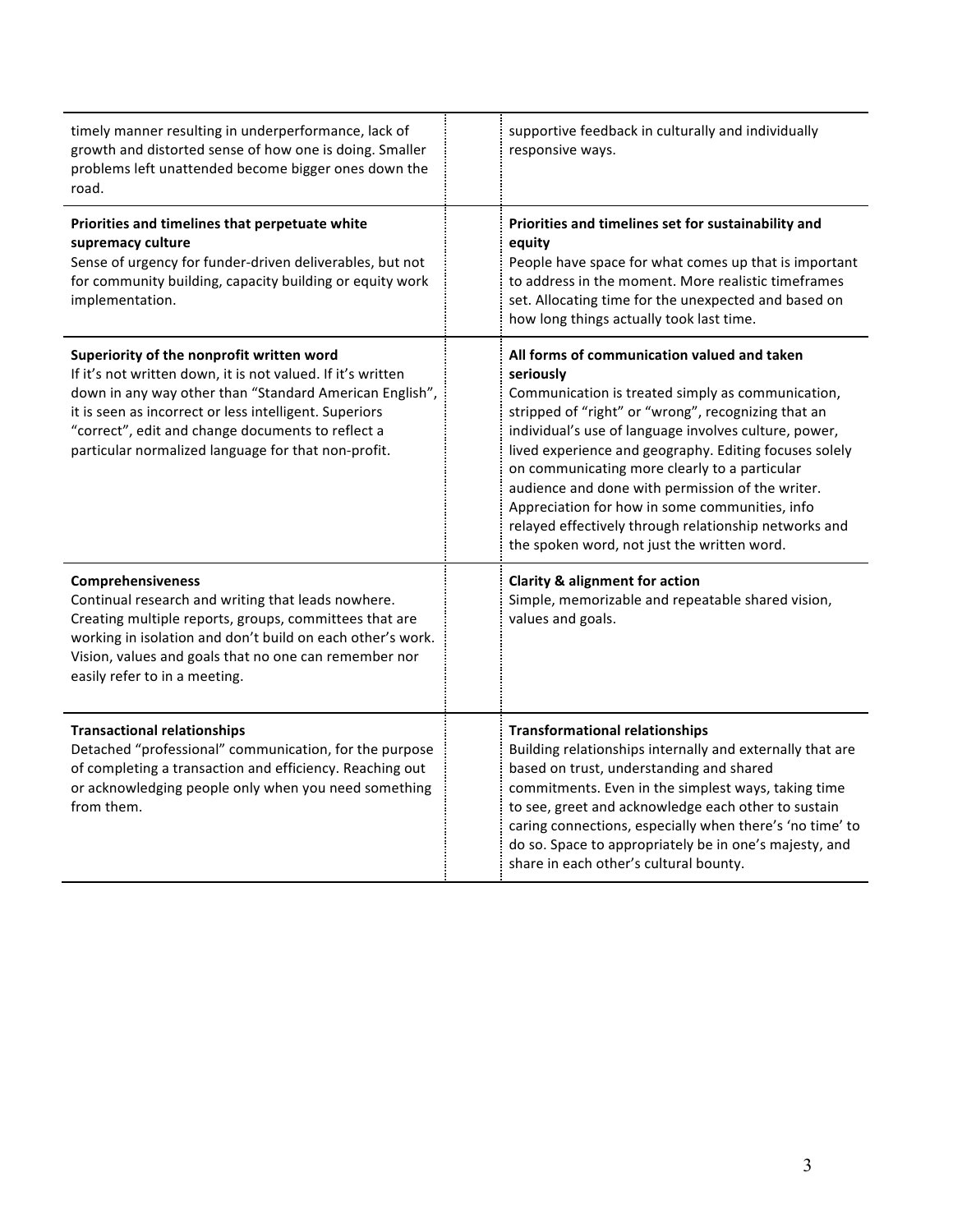| <b>Transactional goals</b><br>Transactional deliverables / quantifiable are<br>ranked above meaningful engagement or<br>qualitative goals. Rushing to achieve numbers.                                                                                                                                                                              | <b>Transformational goals</b><br>Working towards meaningful engagement with<br>depth, quality; using qualitative goals in<br>addition to whatever deliverables a foundation<br>is asking for. The timeline for the deliverables<br>Includes enough time for quality.                                                                                                                                                                 |
|-----------------------------------------------------------------------------------------------------------------------------------------------------------------------------------------------------------------------------------------------------------------------------------------------------------------------------------------------------|--------------------------------------------------------------------------------------------------------------------------------------------------------------------------------------------------------------------------------------------------------------------------------------------------------------------------------------------------------------------------------------------------------------------------------------|
| <b>Defensiveness</b><br>Nowhere to air grievances. Focus placed on<br>protecting power instead of addressing harms,<br>naming intention instead of acknowledging<br>impact.                                                                                                                                                                         | Vulnerability<br>Give and receive feedback non-defensively,<br>have a clear structure to hear and address<br>grievances. Skills are supported in being both<br>self-critical and self-loving.                                                                                                                                                                                                                                        |
| Progress is bigger, more<br>Focus on quantity; less focus is put on the cost<br>of growth on people, communities and<br>relationships.                                                                                                                                                                                                              | Progress is sustainability and quality<br>Cost/ benefit analysis includes all costs. Focus<br>is on sustainability.                                                                                                                                                                                                                                                                                                                  |
| Over-working as unstated norm<br>Encouraging people to work through weekends<br>and into the night (directly or passively by<br>setting up work plans that are unachievable in<br>a 40 hr week) - ignoring how Black and Brown<br>people have been historically and systemically<br>requested to take on physically taxing work by<br>white bosses. | <b>Self Care/ Community Care</b><br>Actively encouraging a culture of self-care and<br>community care in which people care about<br>each other's physical and emotional wellbeing,<br>support time boundaries and are considerate<br>of time zone difficulties, parental needs,<br>personal health issues, etc. Work plans include<br>20% of unscheduled time to enable space for<br>the inevitable unpredictable tasks that emerge. |
| Perfectionism<br>Mistakes are seen as personal, reflect badly on<br>the person - the person is seen as a mistake.<br>Little time for learning.                                                                                                                                                                                                      | Appreciation<br>Mistakes are valued as opportunities for<br>learning. People verbally show their<br>appreciation for one another                                                                                                                                                                                                                                                                                                     |
| <b>Skeptical management</b><br>As new hires slowly learn their job, it is subtly<br>or directly communicated that they "must<br>prove themselves", setting them up to hide<br>mistakes or face discipline.                                                                                                                                          | <b>Supportive management</b><br>As new hires slowly learn their job they are<br>supported, given freedom to make mistakes<br>and learn from them. Supportive feedback is<br>provided in real-time or soon thereafter.                                                                                                                                                                                                                |
| <b>White mediocrity</b><br>People of color given extra work, and<br>scrutinized while white staff with more years<br>and/or formal credentials are given a pass, or<br>promoted.                                                                                                                                                                    | Fair evaluations and just promotions<br>Based on a broader range of competencies<br>than what has been historically valued (skills in<br>the left column)                                                                                                                                                                                                                                                                            |